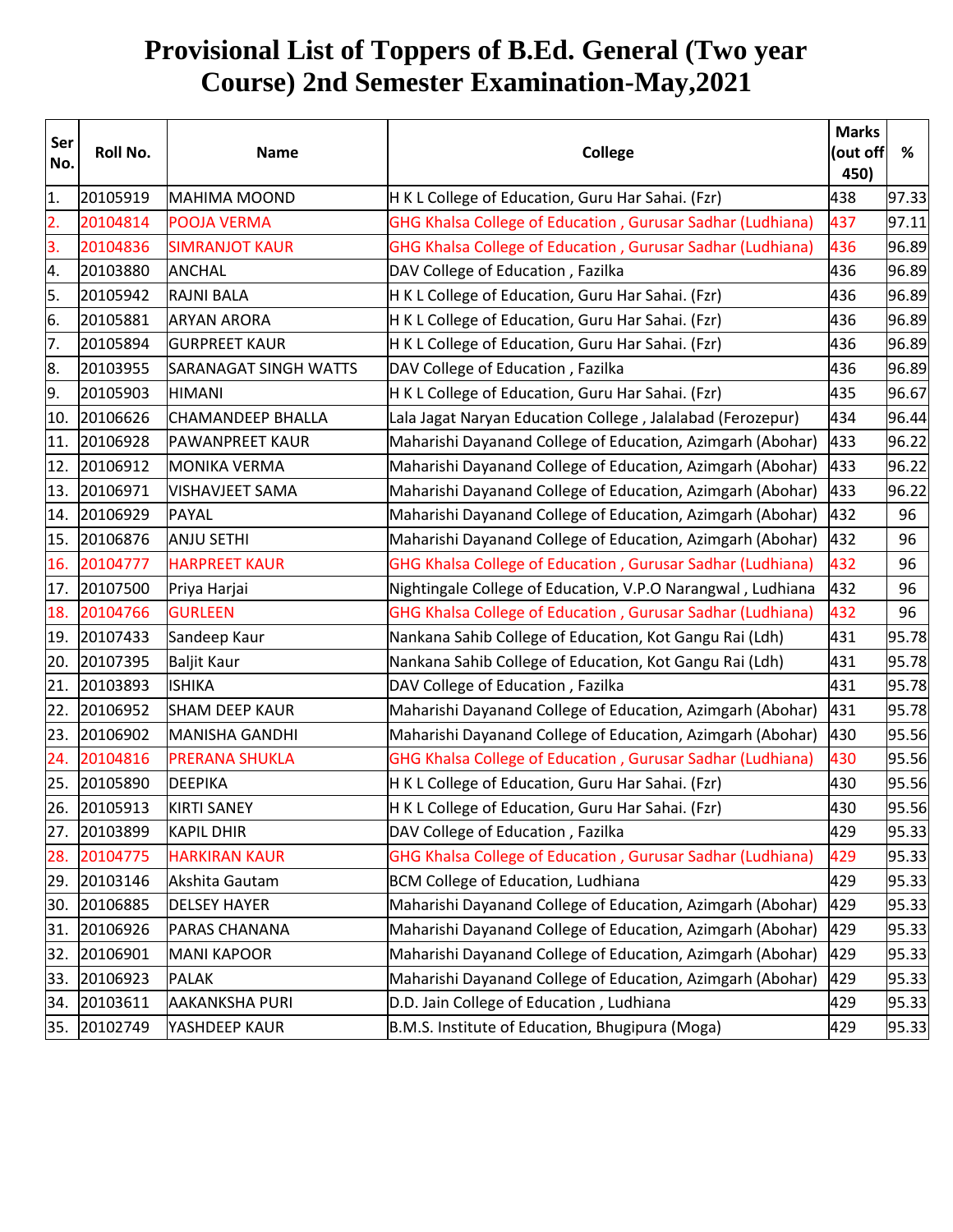## **B.Ed Result 2nd Sem. (2022-2022)**

| S.<br>No | <b>Roll No</b> | Coll<br>Roll<br><b>No</b> | <b>Regd No</b> | <b>Name</b>                    | <b>Father Name</b>                   | <b>Mother Name</b>      | <b>Marks</b><br>(out of<br>450) | %     |
|----------|----------------|---------------------------|----------------|--------------------------------|--------------------------------------|-------------------------|---------------------------------|-------|
| 1.       | 20104814       | 201                       | 14314000802    | POOJA VERMA                    | <b>BHARAT BHUSHAN</b>                | <b>SANTOSH RANI</b>     | 437                             | 97.11 |
| 2.       | 20104836       | 214                       | 14217000875    | <b>SIMRANJOT KAUR</b>          | <b>TARSEM SINGH</b>                  | PARAMJIT KAUR           | 436                             | 96.89 |
| 3.       | 20104766       | 248                       | 22020000006    | <b>GURLEEN</b>                 | <b>CHARANPAL SINGH</b>               | PARAMJEET KAUR          | 432                             | 96    |
| 4.       | 20104777       | 295                       | 22020000030    | <b>HARPREET KAUR</b>           | <b>GURVINDER SINGH</b>               | <b>DARSHAN KAUR</b>     | 432                             | 96    |
| 5.       | 20104816       | 266                       | 22020000016    | PRERANA SHUKLA                 | <b>SANJAY KUMAR</b><br><b>SHUKLA</b> | <b>ANITA SHUKLA</b>     | 430                             | 95.56 |
| 6.       | 20104775       | 243                       | 14317000917    | <b>HARKIRAN KAUR</b>           | <b>BACHINT SINGH</b>                 | <b>JASVINDER KAUR</b>   | 429                             | 95.33 |
| 7.       | 20104782       | 203                       | 22020000009    | <b>JASPREET KAUR</b>           | <b>SAWARN KAUR</b>                   | <b>MANPREET KAUR</b>    | 426                             | 94.67 |
| 8.       | 20104811       | 224                       | 12217000508    | <b>PARNEET KAUR</b>            | <b>JUGRAJ SINGH</b>                  | <b>SANDEEP KAUR</b>     | 425                             | 94.44 |
| 9.       | 20104752       | 202                       | 22020000004    | <b>ARSHPREET KAUR</b><br>SARAN | <b>MANMOHAN SINGH</b><br>SARAN       | PARAMJEET KAUR<br>SARAN | 424                             | 94.22 |
| 10.      | 20104807       | 229                       | 12215000671    | <b>NISHA RANI</b>              | <b>JAIPAL SINGH</b>                  | <b>KIRAN BALA</b>       | 422                             | 93.78 |
| 11.      | 20104833       | 221                       | 12217000525    | SHEFALI MEHRA                  | <b>BALWANT SINGH</b>                 | <b>MANJOT KAUR</b>      | 421                             | 93.56 |
| 12.      | 20104802       | 273                       | 15-USOL-7362   | <b>NANCY JINDAL</b>            | <b>LALIT JINDAL</b>                  | <b>NEENA JINDAL</b>     | 417                             | 92.67 |
| 13.      | 20104787       | 238                       | 16517000030    | <b>KAMALJEET KAUR</b>          | <b>RANJIT SINGH</b>                  | <b>MANJIT KAUR</b>      | 415                             | 92.22 |
| 14.      | 20104837       | 247                       | 32016000041    | SIMRANPREET KAUR               | <b>GURDEV SINGH</b>                  | <b>MANDEEP KAUR</b>     | 414                             | 92    |
| 15.      | 20104834       | 282                       | 18213001355    | SHIFALI GARG                   | <b>SUNIL GARG</b>                    | <b>SAVITA GARG</b>      | 413                             | 91.78 |
| 16.      | 20104751       | 261                       | 12213000868    | <b>ARSHDEEP SINGH</b>          | <b>KULDEEP SINGH</b>                 | <b>CHARANJIT KAUR</b>   | 410                             | 91.11 |
| 17.      | 20104758       | 256                       | 17015000225    | <b>BALPREET KAUR</b>           | <b>KAMALJIT SINGH</b>                | <b>DALJEET KAUR</b>     | 407                             | 90.44 |
| 18.      | 20104800       | 276                       | 14017000628    | <b>MANSI</b>                   | <b>RAKESH KUMAR</b>                  | <b>USHA DEVI</b>        | 407                             | 90.44 |
| 19.      | 20104815       | 286                       | 98-CC-78       | PRATIMA BHUYAN                 | S. BHUYAN                            | <b>GOURI BHUYAN</b>     | 406                             | 90.22 |
| 20.      | 20104757       | 260                       | 14715000017    | <b>BALDEEP KAUR</b>            | <b>DILBAG SINGH</b>                  | <b>HARMINDER KAUR</b>   | 405                             | 90    |
| 21.      | 20104818       | 289                       | 16515000079    | <b>RACHNA JAIN</b>             | <b>SHITAL KUMAR</b>                  | <b>MADHU JAIN</b>       | 403                             | 89.56 |
| 22.      | 20104746       | 281                       | 01-WL-1067     | <b>AMANPREET KAUR</b>          | <b>HARJIT SINGH</b>                  | <b>HARJIT KAUR</b>      | 402                             | 89.33 |
| 23.      | 20104768       | 225                       | 12216000615    | <b>GURPREET KAUR</b>           | <b>SUKHJINDER SINGH</b>              | <b>JASBIR KAUR</b>      | 402                             | 89.33 |
| 24.      | 20104771       | 299                       | 24415000118    | <b>HAPPY SOHAL</b>             | PAWAN KUMAR                          | <b>SUNITA RANI</b>      | 402                             | 89.33 |
| 25.      | 20104769       | 220                       | 15015000107    | <b>GURPREET KAUR</b>           | <b>TAWINDER SINGH</b>                | <b>INDERJIT KAUR</b>    | 401                             | 89.11 |
| 26.      | 20104779       | 267                       | 12216000629    | <b>INDERPREET KAUR</b>         | <b>TALWINDER SINGH</b>               | <b>MANJIT KAUR</b>      | 401                             | 89.11 |
| 27.      | 20104820       | 230                       | 15015000920    | RAJANPREET BANSAL              | PAWAN KUMAR                          | SALOCHNA BANSAL         | 401                             | 89.11 |
| 28.      | 20104745       | 255                       | 12215000558    | <b>AMANDEEP KAUR</b>           | <b>RANJIT SINGH</b>                  | <b>KULDEEP KAUR</b>     | 400                             | 88.89 |
| 29.      | 20104791       | 262                       | 12215000640    | <b>LABHPREET KAUR</b>          | <b>JASVIR SINGH</b>                  | <b>SURJIT KAUR</b>      | 400                             | 88.89 |
| 30.      | 20104795       | 219                       | 14314001122    | <b>MANISHA</b>                 | <b>JASPAL SINGH</b>                  | <b>KUSUM DEVI</b>       | 400                             | 88.89 |
| 31.      | 20104822       | 222                       | 15015000336    | RAJNI                          | <b>GURCHARAN SINGH</b>               | <b>AMARJIT KAUR</b>     | 396                             | 88    |
| 32.      | 20104755       | 210                       | 15017000005    | <b>AVINASH KAUR</b>            | SATNAM SINGH                         | <b>MANJIT KAUR</b>      | 394                             | 87.56 |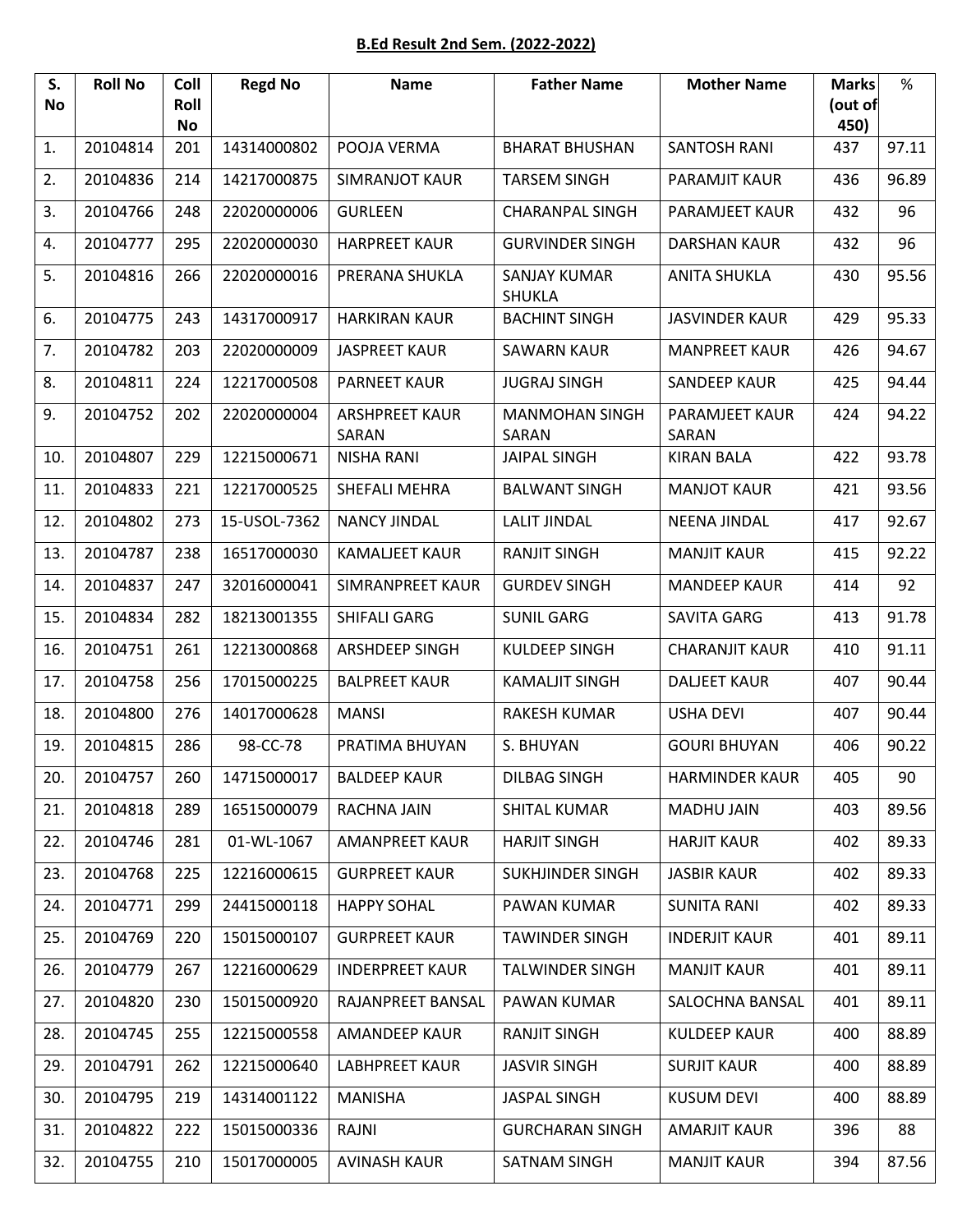| 33. | 20104817 | 264 | 22020000017 | PRIYANKA KUMARI                       | PRABHU NATH SAH                   | <b>BACHI DEVI</b>                | 394 | 87.56 |
|-----|----------|-----|-------------|---------------------------------------|-----------------------------------|----------------------------------|-----|-------|
| 34. | 20104838 | 241 | 14315000534 | <b>SUMANDEEP KAUR</b>                 | <b>HAKAM SINGH</b>                | <b>BALWINDER KAUR</b>            | 394 | 87.56 |
| 35. | 20104756 | 231 | 12217000010 | <b>BABLI BANSAL</b>                   | PAWAN KUMAR                       | SALOCHNA DEVI                    | 393 | 87.33 |
| 36. | 20104748 | 252 | 14316001054 | <b>ANU PRIYA</b>                      | <b>KARAM CHAND</b>                | <b>ANJU BALA</b>                 | 390 | 86.67 |
| 37. | 20104799 | 254 | 22020000012 | <b>MANPREET KAUR</b>                  | <b>SUKHMINDER SINGH</b>           | <b>HARDEEP KAUR</b>              | 390 | 86.67 |
| 38. | 20104783 | 265 | 16515000156 | <b>JASRAJ KAUR</b>                    | <b>AJITPAL SINGH</b>              | SAWARANJIT KAUR                  | 388 | 86.22 |
| 39. | 20104823 | 298 | 22020000018 | <b>RAJWINDER KAUR</b>                 | <b>HARNEK SINGH</b>               | <b>NASEEB KAUR</b>               | 388 | 86.22 |
| 40. | 20104835 | 218 | 11217000050 | SHIVANGI                              | <b>BALVIR KUMAR</b>               | RAJNI SHARMA                     | 388 | 86.22 |
| 41. | 20104774 | 280 | 12210000186 | <b>HARINDER SINGH</b>                 | <b>JASWINDER SINGH</b>            | <b>SARBJIT KAUR</b>              | 387 | 86    |
| 42. | 20104750 | 215 | 12214000582 | <b>ARSHDEEP KAUR</b>                  | <b>MANJIT SINGH</b>               | <b>MANJIT KAUR</b>               | 386 | 85.78 |
| 43. | 20104792 | 206 | 22020000022 | <b>LAXMAN SINGH</b>                   | <b>CHARAN SINGH</b>               | <b>NIRAVAT</b>                   | 386 | 85.78 |
| 44. | 20104829 | 227 | 14813000176 | <b>RAVINDER KAUR</b>                  | <b>MAJOR SINGH</b>                | <b>SWARNJIT KAUR</b>             | 386 | 85.78 |
| 45. | 20104742 | 208 | 22020000051 | AKANKSHA VERMA                        | <b>ARUN KUMAR</b><br><b>VERMA</b> | <b>KRISHNA VERMA</b>             | 385 | 85.56 |
| 46. | 20104812 | 288 | 14812000693 | PAWANDEEP KAUR                        | <b>HARWINDER SINGH</b>            | <b>JASPREET KAUR</b>             | 385 | 85.56 |
| 47. | 20104826 | 257 | 9-EZ-1191   | RAMANDEEP KAUR                        | <b>RAJINDER SINGH</b>             | <b>RANJIT KAUR</b>               | 385 | 85.56 |
| 48. | 20104839 | 212 | 22020000026 | <b>SUSHIL KUMAR</b>                   | <b>HIRA LAL</b>                   | <b>MALTI DEVI</b>                | 385 | 85.56 |
| 49. | 20104741 | 251 | 13-EZ-8037  | <b>AARTI</b>                          | <b>BABLU</b>                      | SONI                             | 384 | 85.33 |
| 50. | 20104749 | 211 | 22020000003 | ANURADHA PRASAD                       | SITARAM PRASAD                    | <b>VASU PRASAD</b>               | 384 | 85.33 |
| 51. | 20104806 | 278 | 14315001244 | NIHARIKA GUPTA                        | KAILASH GUPTA                     | <b>USHA GUPTA</b>                | 383 | 85.11 |
| 52. | 20104776 | 291 | 32170001785 | <b>HARPINDER KAUR</b>                 | <b>KAMALIEET SINGH</b>            | <b>RANJEET KAUR</b>              | 382 | 84.89 |
| 53. | 20104764 | 240 | 15014000105 | <b>GURBINDER KAUR</b>                 | <b>HARBANS SINGH</b>              | <b>CHARANJEET KAUR</b>           | 380 | 84.44 |
| 54. | 20104744 | 285 | 13-EZ-8092  | <b>AMANDEEP KAUR</b>                  | <b>HARJINDER SINGH</b>            | PARAMJEET KAUR                   | 379 | 84.22 |
| 55. | 20104770 | 272 | 12217000549 | <b>GURSEWAK SINGH</b>                 | <b>SUKHWINDER SINGH</b>           | <b>KARAMJIT KAUR</b>             | 379 | 84.22 |
| 56. | 20104797 | 235 | 13811000166 | <b>MANJOT KAUR</b>                    | <b>AVTAR SINGH</b>                | <b>BALWINDER KAUR</b>            | 379 | 84.22 |
| 57. | 20104804 | 283 | 12215000436 | <b>NEMAT JAHAN</b>                    | <b>AFZAL HUSSAIN</b>              | <b>KAUSAR KHATOON</b>            | 379 | 84.22 |
| 58. | 20104827 | 263 | 10806000146 | <b>RAMANJEET KAUR</b>                 | <b>MAGH SINGH</b>                 | AMARJEET KAUR                    | 379 | 84.22 |
| 59. | 20104785 | 246 | 1331000060  | <b>KAMALJEET KAUR</b>                 | <b>KEWAL SINGH</b>                | <b>PARAMJEET SINGH</b>           | 378 | 84    |
| 60. | 20104754 | 213 | 22020000021 | <b>ASHUTOSH SINGH</b>                 | <b>TAHASHILDAR SINGH</b>          | <b>KANCHAN SINGH</b>             | 377 | 83.78 |
| 61. | 20104781 | 287 | 15017000184 | <b>JASPREET KAUR</b>                  | <b>NAMCHIT SINGH</b>              | <b>GURMEL KAUR</b>               | 377 | 83.78 |
| 62. | 20104788 | 204 | 12915000279 | KANWARDEEP<br><b>SINGH</b>            | <b>AMARJIT SINGH</b>              | <b>GURMAIL KAUR</b>              | 377 | 83.78 |
| 63. | 20104821 | 205 | 22020000024 | <b>RAJEEV KUMAR</b><br><b>CHAUBEY</b> | <b>GOPAL CHAUBEY</b>              | <b>MAYA</b><br><b>CHATURVEDI</b> | 377 | 83.78 |
| 64. | 20104810 | 294 | 12217000507 | PARMINDER KAUR                        | <b>GURMAIL SINGH</b>              | <b>BALVIR KAUR</b>               | 376 | 83.56 |
| 65. | 20104841 | 232 | 22020000028 | <b>UPENDRA KUMAR</b>                  | SHIVTAHAL SHARMA                  | ATARBASHI DEVI                   | 375 | 83.33 |
| 66. | 20104840 | 223 | 12215000737 | <b>UPASANA</b>                        | <b>SURINDER KUMAR</b>             | SONIA                            | 374 | 83.11 |
| 67. | 20104759 | 268 | 22020000005 | <b>BHARTI AGGARWAL</b>                | <b>NARINDER</b>                   | NIRMALA DEVI                     | 373 | 82.89 |
|     |          |     |             |                                       |                                   |                                  |     |       |